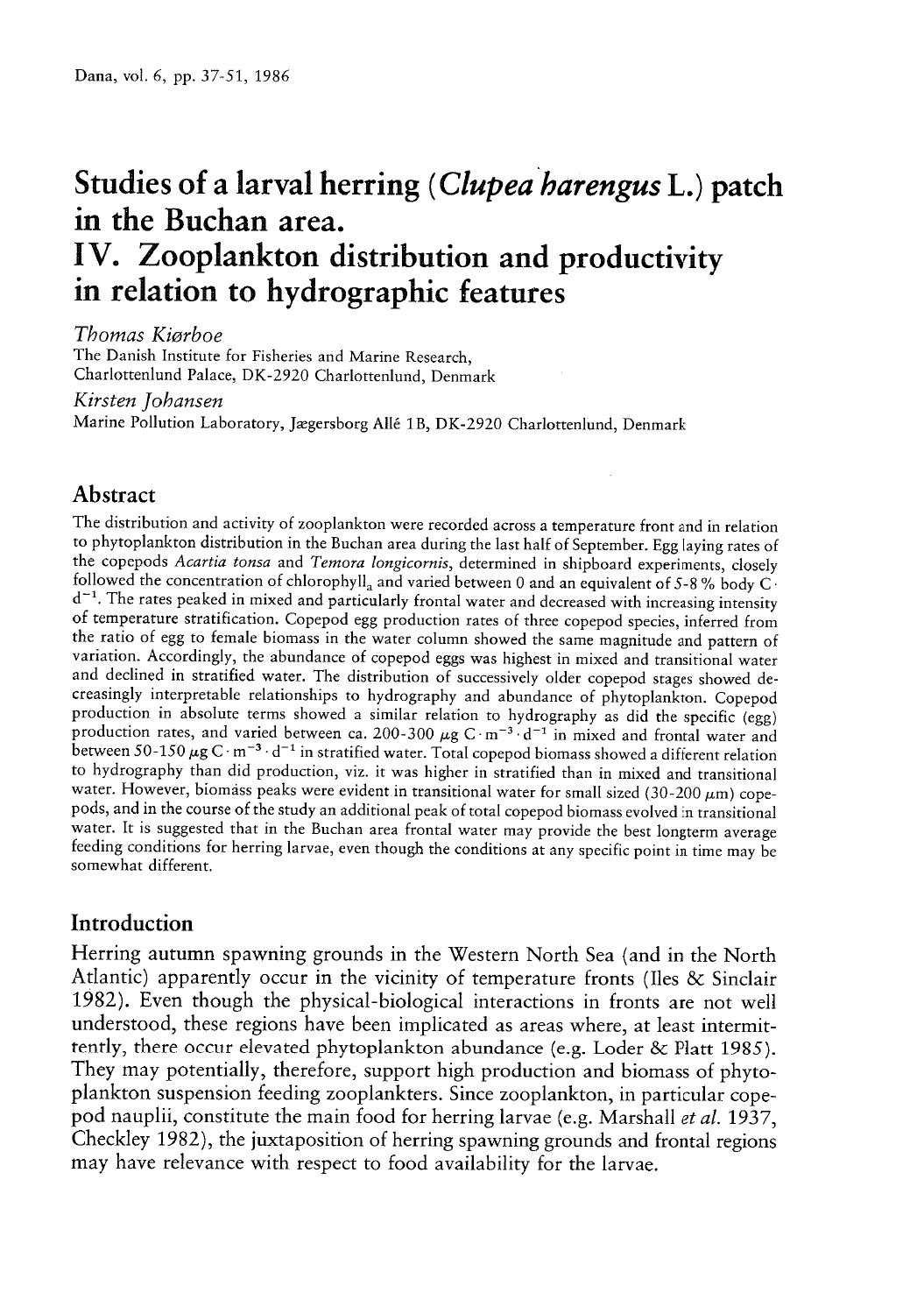The few studies that have considered zooplankton distribution in relation to fronts are, however, equivocal. One study showed pea<sup>k</sup> abundance of copepods along a front in Liverpool Bay (Floodgate et al. 1981). Two studies in the Ushant and the North Sea/Kattegat-Skagerrak fronts (Moal *et al*. 1985 and Richardson 1985, respectively) showed the abundance of zooplankton to be much higher in stratified than in mixed water with only minor additional peaks at the front. On the other hand Holligan *et al.* (1984) found a minimum abundance of mesozoo<sup>p</sup>lankton at <sup>a</sup> temperature front in the English Channel. They suggested that the presence of the dinoflagellate Gyrodineum aureolum in the frontal region caused the copepods to avoid this area at the time of their study. Finally, Kahru *et al* (1984) reported zooplankton biomass to pea<sup>k</sup> well away from <sup>a</sup> salinity front in the Baltic.

One possible reason for the lack of emergence of <sup>a</sup> consistent pattern in zoo plankton studies carried out in frontal regions is the dynamic (transient) nature of fronts. The position of temperature fronts may change according to prevailing wind (mixing) and insolation (heating) conditions on <sup>a</sup> time scale of days. In comparison, the generation times of zooplankters within the size range relevant to a feeding herring larvae are in the order of weeks to months. The crucical question, therefore, is whether the frontal system under consideration is sufficiently per sistent in time to allow the development of elevated zooplankton abundance.

In September 1984 we located <sup>a</sup> patch of recently hatched herring larvae in the Aberdeen Bank area (Munk *et al*. 1986). The larvae were concentrated along a thermal front running approximately north-south between 0 and 1°W, and coin cided with a peak in phytoplankton abundance at the front (Richardson *et al* 1986a, b). The purpose of the presen<sup>t</sup> study was 1) to describe the distribution and activity of zooplankton in relation to hydrographic features and <sup>p</sup>hytoplankton distribution in the Aberdeen Bank area, and 2) to assess the region as <sup>a</sup> herring larval nursary ground.

## Material and methods

The study was carried out onboard the RV Dana during 16-29 September 1984 in the square between 56 to 58°N and 02°W to 02°E. Water depth in the study area varied between ca. 60 and 100 m, surface temperatures were between 12 and 13°C. bottom water temperatures between 9 and 12°C. Further details on cruise area and hydrography can be found in Richardson et al. (1986a).

## Zooplankton distribution

Zooplankton were sampled at 20 stations situated along two transects running perpendicular to and across the front, and through the herring larvae patch. The first transect (57°10'N; 00°18'E to 57°10'N; 01°10'W) was sampled on Septern ber 17, the second (56°55'N; 01°20'W to 56°55'N; 00°20'E) on September 24. The stations were spaced at <sup>5</sup> nm intervals along the transects. Depth integrated samples were taken by means of a submersible pump  $(1701 \cdot \text{min}^{-1})$  that was raised through the water column (20 m $\cdot$ min<sup>-1</sup>) from 60-70 m depth to the surface. The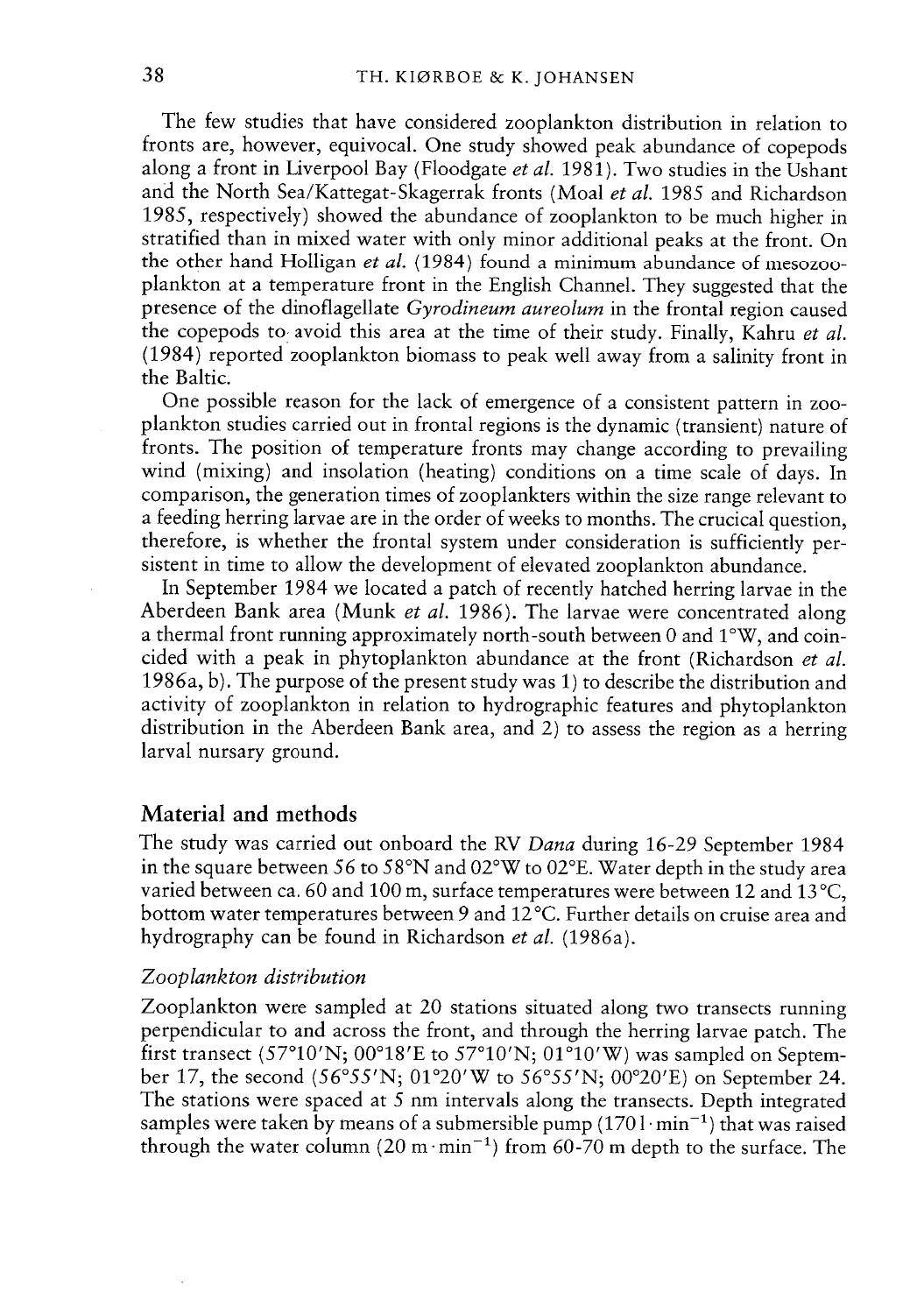water was pumped on deck via <sup>a</sup> <sup>2</sup> inch diameter hose and successively filtered on 200, 100 and 30  $\mu$ m mesh sieves. Samples were preserved in 4% buffered formaline. Zooplankters in the samples (or subsamples for the finer fractions) were later counted, identified to species (or genus) and in the case of copepods (except Oithona sp. and Harpacticoids) age<sup>d</sup> and sexed (i.e. egg, NI-Ill, NIV-VI, Cl-Ill, CIV-V and adult male or female). Abundance data for copepods were converted to biomass by using weights of nauplii and copepodite stages adopted from Klein Breteler et al. (1982) and Paffenhöfer (1971). The natural logarithm of the ratio of abundance in 30-100  $\mu$ m and 100-200  $\mu$ m fractions was regressed against body weights for species and stages of known weight. This regression was then used to estimate the approximate weights of Oithona sp. and harpacticoids from their size distribution, since these species were not staged. Data on temperature and chloro phyll<sub>a</sub> distributions along the transect are from Richardson *et al.* (1986a).

# Copepod egg production

On <sup>19</sup> stations scattered over the entire study area (Table I) adult female copepods were collected for measurement of their rates of egg production by the method of Kiørboe et al. (1985a). The stations included <sup>4</sup> locations with totally mixed water (bottom to surface temperature difference,  $\Delta t \sim 0$ ), 7 with significant temperature stratification ( $\Delta t$  > 1.5) and 8 transitional or frontal stations ( $0 < \Delta t < 1.5$ ). Egg production rates were measured in six species, viz. Acartia tonsa, Temora longi cornis, Calanus finmarchicus, Pseudocalanus sp., Centropages typicus and Metri dia lucens. Only the three first species were caught in sufficient numbers to allow

| Station no. | Date | Position         | $\Delta t$ °C |
|-------------|------|------------------|---------------|
| 1           | 15/9 | 57°47'N, 10°25'E | 7.7           |
| 6           | 16/9 | 56°55′N, 00°50′W | 1.0           |
| 29          | 17/9 | 57°15'N, 00°03'E | 2.6           |
| 35          | 17/9 | 57°10'N, 00°30'W | 1.3           |
| 53          | 18/9 | 57°00'N, 00°20'W | 3.0           |
| 93          | 19/9 | 57°16'N, 00°30'W | 1.4           |
| 98          | 20/9 | 57°06'N, 00°42'W | 1.1           |
| 109         | 21/9 | 56°59'N, 00°38'W | 0.7           |
| 116         | 22/9 | 57°01'N, 00°41'W | 0.8           |
| 120         | 22/9 | 57°01'N, 01°10'W | 0.0           |
| 137         | 23/9 | 56°35'N, 00°40'W | 1.6           |
| 162         | 24/9 | 56°55'N, 00°20'E | 4.1           |
| 166         | 26/9 | 56°55'N, 01°49'W | 0.0           |
| 178         | 27/9 | 57°55'N, 01°31'W | 0.1           |
| 189         | 27/9 | 57°15′N,01°30′W  | 0.0           |
| 207         | 28/9 | 56°20'N, 00°50'W | 0.6           |
| 246         | 29/9 | 56°45'N, 01°29'W | 0.0           |
| 261         | 30/9 | 56°57'N, 00°20'E | 5.2           |
| 262         | 30/9 | 56°58'N, 00°30'E | 4.7           |

Table 1. Positions and dates of stations where copepods were collected for egg-production measurements.  $\Delta t$ : Surface to bottom water temperature difference.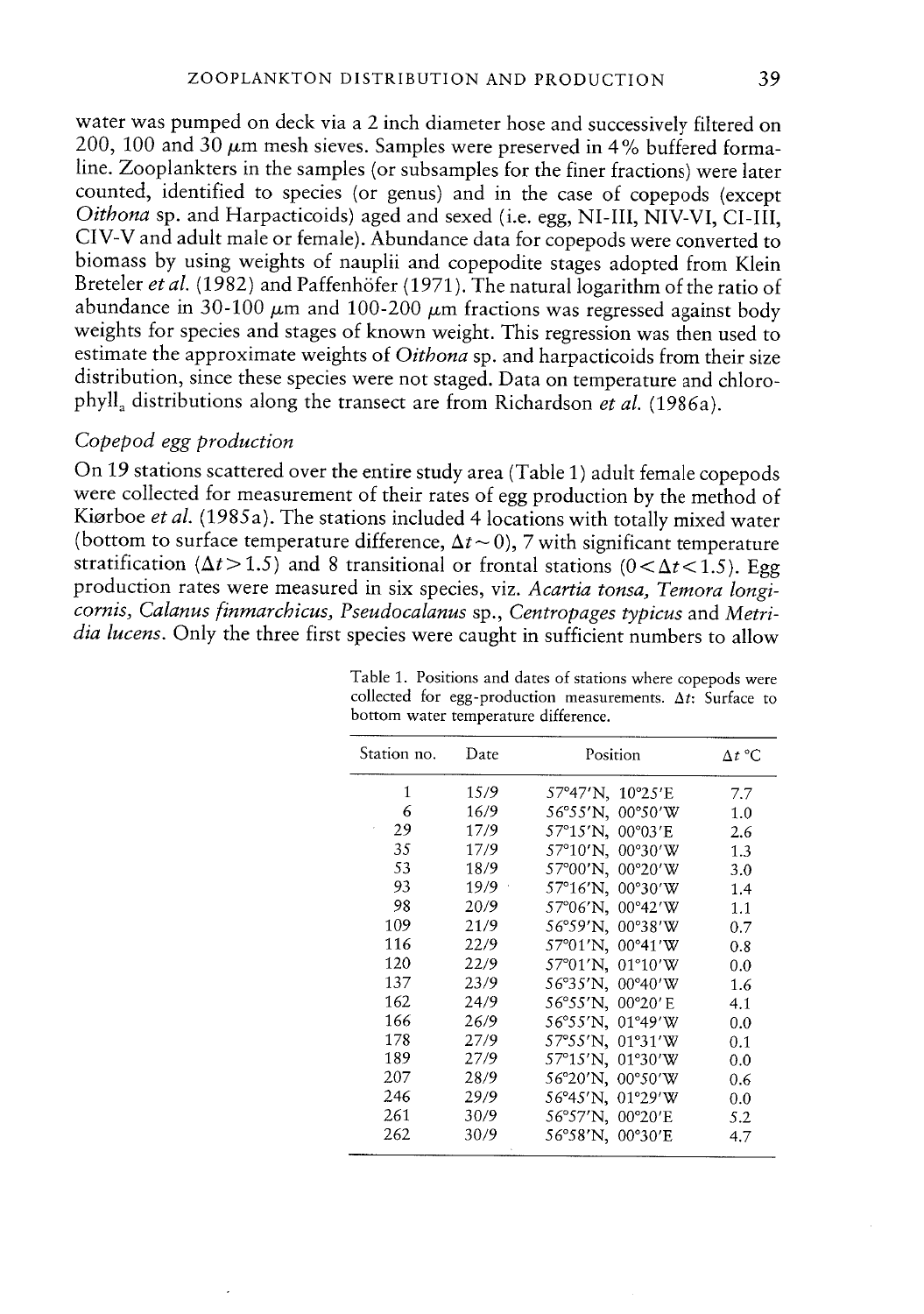| <b>Species</b>       | No. of<br>stations | No. of<br>deter-<br>minations | Females<br>per<br>bottle | Females<br>per<br>station | Body dry<br>weight<br>μg |
|----------------------|--------------------|-------------------------------|--------------------------|---------------------------|--------------------------|
| Temora longicornis   | 18                 | 79                            | 6.7                      | 29                        | 31                       |
| Acartia tonsa        | 16                 | 63                            | 10.1                     | 40                        | 8                        |
| Centropages typicus  | 13                 | 21                            | 3.0                      | 5                         | 40                       |
| Pseudocalanus sp.    | 16                 | 47                            | 7.7                      | 23                        | 13                       |
| Calanus finmarchicus | 19                 | 106                           | 2.9                      | 16                        | 194                      |
| Metridia lucens      | 3                  |                               | 5.0                      | 8                         | 91                       |

Table 2. Measurements of egg production rates in six species of planktonic copepods: number of stations, no. of determinations (botties), average no. of females per bottie, average no. of females incubated per station and average female body dry weight.

measurements at most stations, whereas observations in the last three species are more limited (cf. Table 2). Water column characteristics (temperature and *in situ* fluorescence) were recorded prior to zooplankton collection as described by Ri chardson *et al*. (1986b). Fluorescence was converted to chlorophyll<sub>a</sub> by the calibration formulae given by those authors. Live zooplankton were collected with an opening-closing 250  $\mu$ m WP2 net (Tranter, 1968) at the depth of maximum *in situ* fluorescence and always above the thermocline. The cod end contents were im mediately diluted in water pumped from the collection depth. Thereafter, adult, fertilized females were picked out, sorted to species and distributed in 1-10 600 or 1130 ml screw cap bottles per species containing water from the collection depth. The bottles were placed on a slowly rotating wheel  $(\frac{1}{2}$  rpm) in a dimly lighted (12L: 12D), temperature controlled room  $(\pm 1^{\circ}C)$  of *in situ* temperature) for 24 b, whereupon spawned eggs were counted. In order to minimize egg canni balism, the density of females was kept low,  $1-5 \cdot 1^{-1}$  for large species and less than  $20 \cdot 1^{-1}$  (normally 5-10) for small species. Egg cannibalism is mainly a problem in C. *finmarchicus* and M. *lucens,* since there are no visible remains of eaten eggs in these species; crumbled egg shelis are left by the remaining species. To allow correction for eggs naturally occurring in the water, the bottles containing other species served as controls. The blank correction was always less than 5%. Repre sentative specimens were dried and weighed at the termination of incubations (cf. Table 2). Egg numbers were converted to carbon from data in Kiørboe *et al*. (1985a), and egg production rates were expressed as % body carbon  $d^{-1}$  assuming a female carbon content of 40% body dry weight (Parsons *et al.* 1977).

## **Results**

#### Zooplankton distribution

Copepods dominated the zooplankton. Seven genera or species were found in significant numbers in the depth integrated samples, namely the six above men tioned species as well as O*ithona* sp. (mainly O. *similis*). *Pseudocalanus* sp., A*cartia* sp. and *Temora longicornis* (in decreasing order of female abundance) together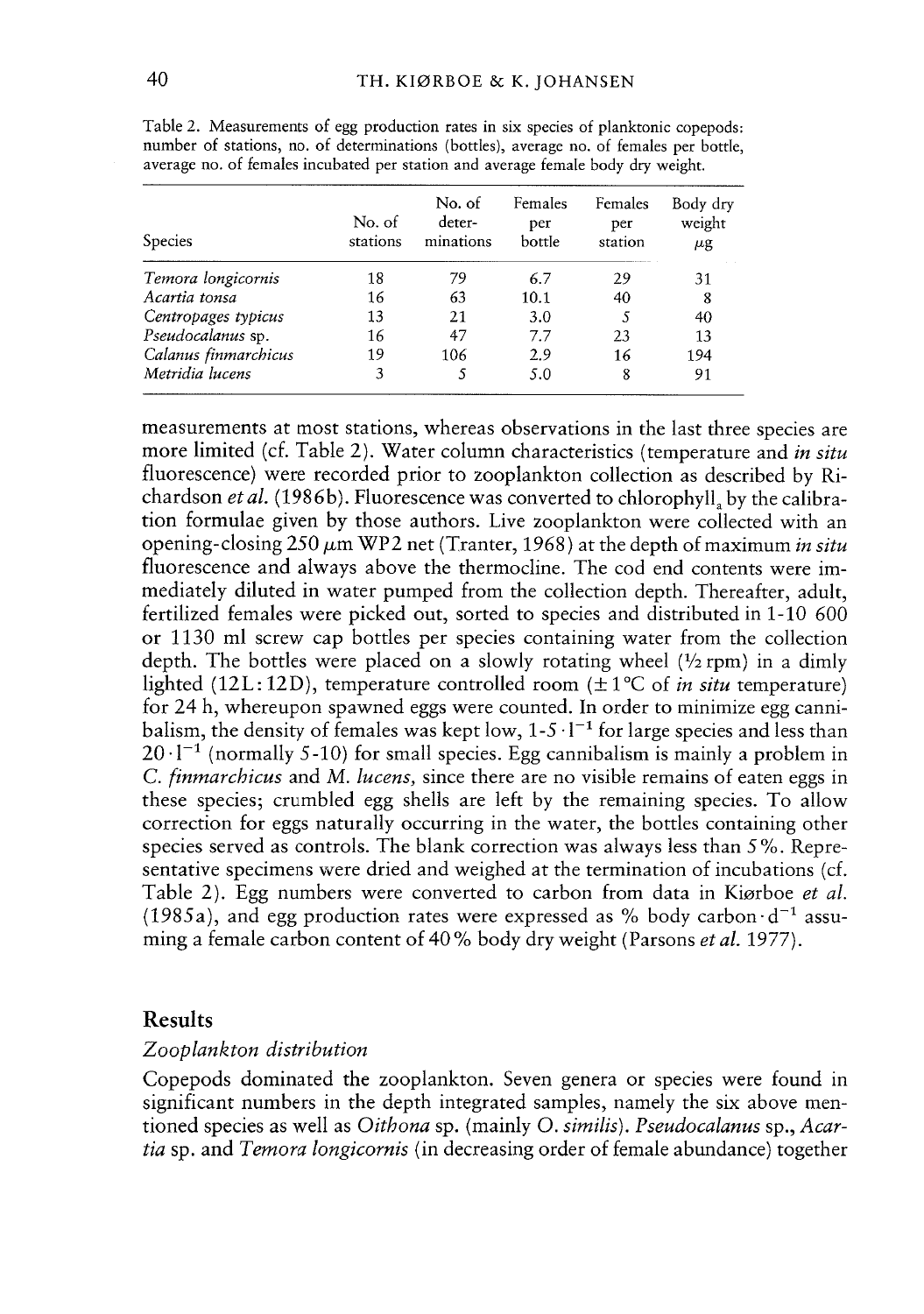with Oithona sp. were the numerically dominating species/groups. However, the zooplankton pumps slightly underestimated densities of the old stages of the large species (i.e. C. *finmarchicus*, M. lucens and C. typicus) as revealed by a crude comparison with samples taken by a large  $(3 \text{ m}^3 \cdot \text{min}^{-1})$  submersible pump. Nevertheless, the numerical ranking remains the same when the underestimation is taken into consideration. M. lucens was found only in stratified water and the abundance of C. *finmarchicus* and C. typicus increased in an offshore direction. Thus, the zooplankton became increasingly oceanic in character in an offshore direction.

Fig. <sup>1</sup> shows the distribution of copepo<sup>d</sup> eggs, nauplii and copepodites (excl. Oithona sp. and harpacticoids) along the two transects together with data on the surface to bottom temperature differences (indicative of water column stratification/mixing) and the concentration of chlorophyll, averaged over the upper 50 m. There is <sup>a</sup> genera<sup>l</sup> trend of lower abundances for ali stages along the second trans ect. The distribution patterns are in both cases rather complicated. The distribu tion along the second transect is, however, the easiest to interpret and will, there fore, be dealt with first. The abundance of copepo<sup>d</sup> eggs was highest in mixed  $(\Delta t\!=\!0)$  and particularly frontal (0  $<\!\Delta t\!<\!1.5$ ) waters, and declining density was recorded with increasing stratification (Fig. 1b). Averaged chlorophyll, showed a similar pattern. There was an additional minor pea<sup>k</sup> of egg abundance at the easternmost station (no. 162) concurrent with an additional patch of elevated  $chlorophyll<sub>a</sub>$ .

The distribution of nauplii and immature copepodites showed similar patterns as for the eggs, with higher densities occurring in mixed water, pea<sup>k</sup> abundances at the front and declining densities in stratified water. However, the additional pea<sup>k</sup> at the easternmost station(s) is much more pronounce<sup>d</sup> than in the case of eggs. This is particularly true when considering the copepodites, and may be indicative of <sup>a</sup> formerly high chlorophyll concentration and zooplankton productivity east of the front. This suggests that the presen<sup>t</sup> minor patch of elevated chiorophyll at station <sup>162</sup> is <sup>a</sup> remnant of <sup>a</sup> luxurious pas<sup>t</sup> time. The aduits showed no inter pretable distribution pattern.

The situation at the time/position of the first transect is not so obvious (Fig. 1a). No totally mixed water was inciuded in the transect, and there were apparently two peaks in chlorophyll concentration along the transect (Fig. 1a). The occurrence of copepod eggs also suggests <sup>a</sup> bimodal distribution with, however, the highest densities occurring in frontal water  $(0 < \Delta t < 1.5)$  and lowest densities again occurring in the most stratified water. The bimodality can also be found in the distribution of nauplii and coeppodites but their occurrence showed no ob vious relationship to either stratification or chlorophyll distribution.

The ratio of the biomass of copepod eggs to biomass of females in the water column is indicative of current female egg production. In Fig. 2, this ratio has been pooled for the three most common species and <sup>p</sup>lotted for the two transects. In both cases there was <sup>a</sup> high ratio in mixed and stratified waters, and <sup>a</sup> declining ratio with increasing stratification. This trend becomes even more obvious in Fig. 3, where the ratio has been plotted against  $\Delta t$  (r = 0.76; p'< 0.1%). Thus, copepod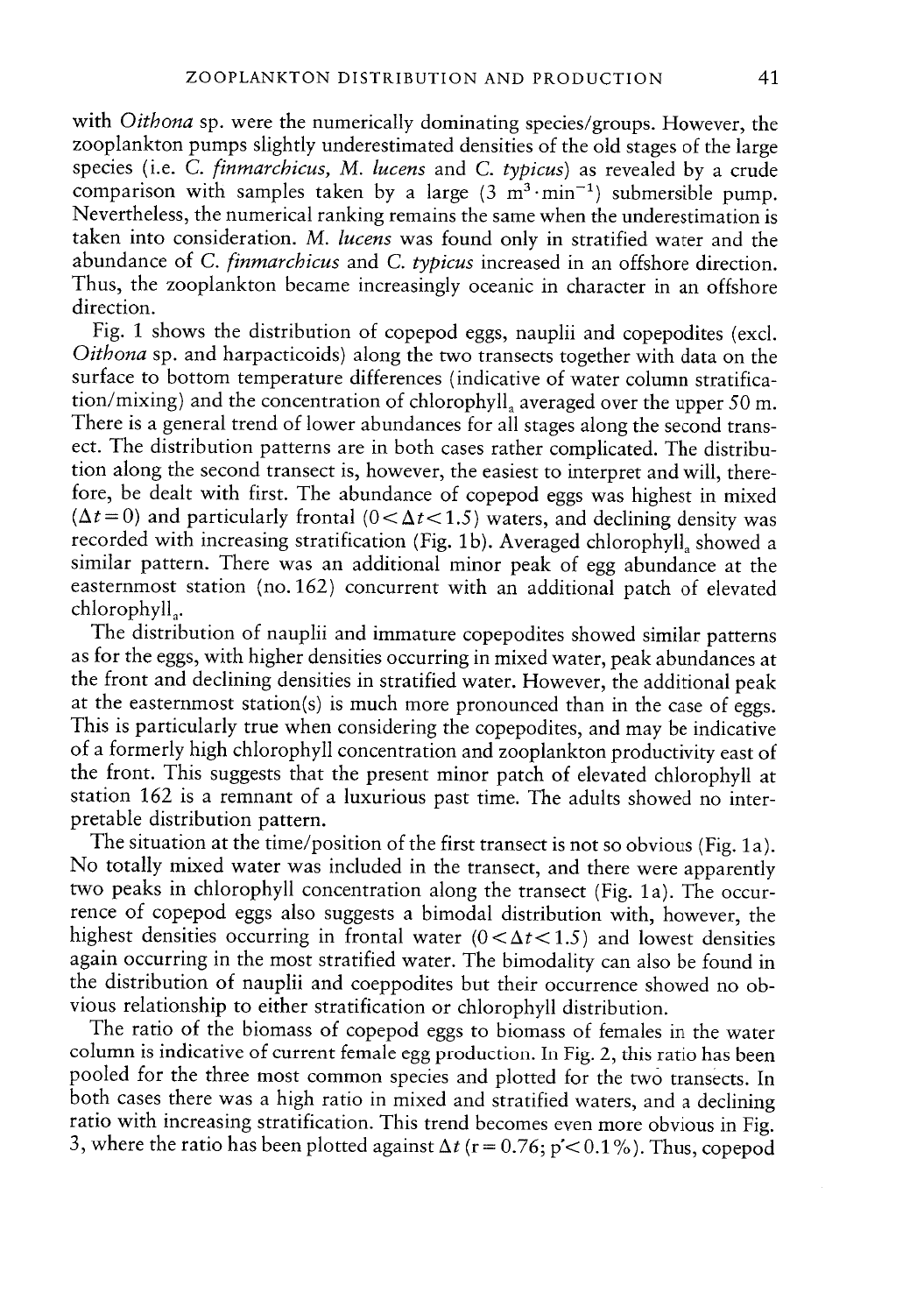

Fig. 1. Distribution of copepod eggs, nauplii, immature copepodites and adults (excl. Oithona sp. and harpacticoids) along the two transects. Figures represent numbers · m<sup>-3</sup> in depth-integrated samples (60-70 m). Surface to bottom temperature of chlorophyll<sub>a</sub> are given for each station in the bottom of the figure. (a) 1. transect on 57°10'N on 17 September 1984, (b) 2. transect on 56°55'N on 24 September 1984.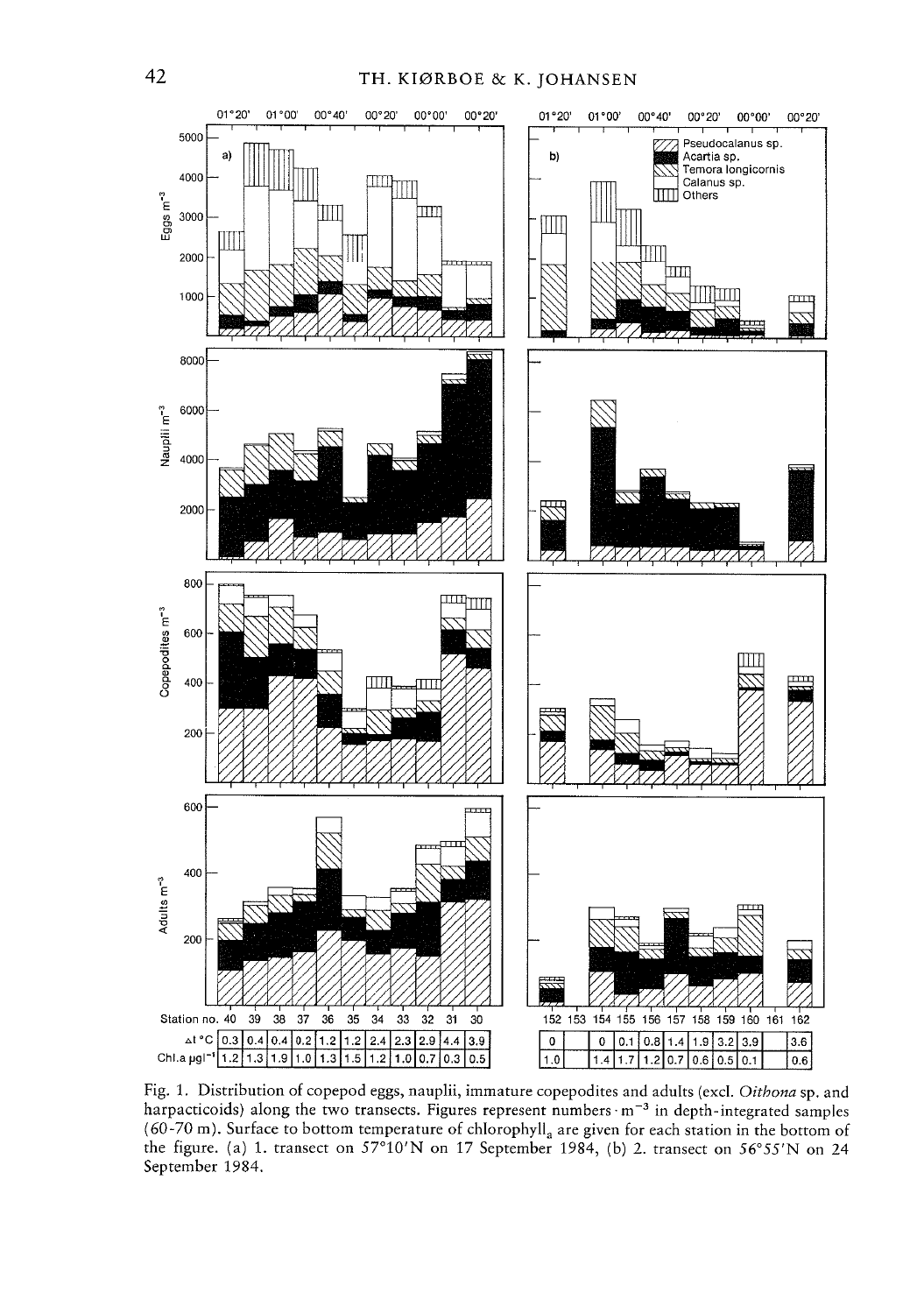

Fig. 2. Ratio of egg to female carbon in the depth-integrated samples pooled for Pseudocalanus sp., Acartia sp. and Temora longicornis. (a) 1. transect, (b) 2. transect.



Fig. 3. Ratio of egg to female carbon plotted against (a)  $\Delta t$  and (b) depth-integrated concentration of chlorophyll<sub>a</sub>. Stars: 1. transect; filled circles: 2. transect.

egg production decreases with increasing stratification and, as is apparent from Fig. 3b, increases with increasing concentration of chlorophyll<sub>a</sub> ( $r = 0.80$ ;  $p < 0.1\%$ ).

Fig. 4 shows the distribution of all other zooplankters (30-200  $\mu$ m). As for the copepods, abundances were generally low along the second transect in comparison with the first. The abundance of lamellibranch larvae tended to decline in an offshore direction. There were no other obvious relationships to stratification or chlorophyll distribution.

The total biomass of copepods in the depth integrated samples varied between 5 and 15 mg C·m<sup>-3</sup> in the first transect, and between 2.5 and 8 mg C·m<sup>-3</sup> in the second (Fig. 5). The biomass can be split into size fraction 30-200  $\mu$ m and >200  $\mu$ m. The smaller fraction comprised 15-57% ( $\bar{X}$  = 30%) of total biomass. For both transects, the total biomass was highest in stratified water, first of all owing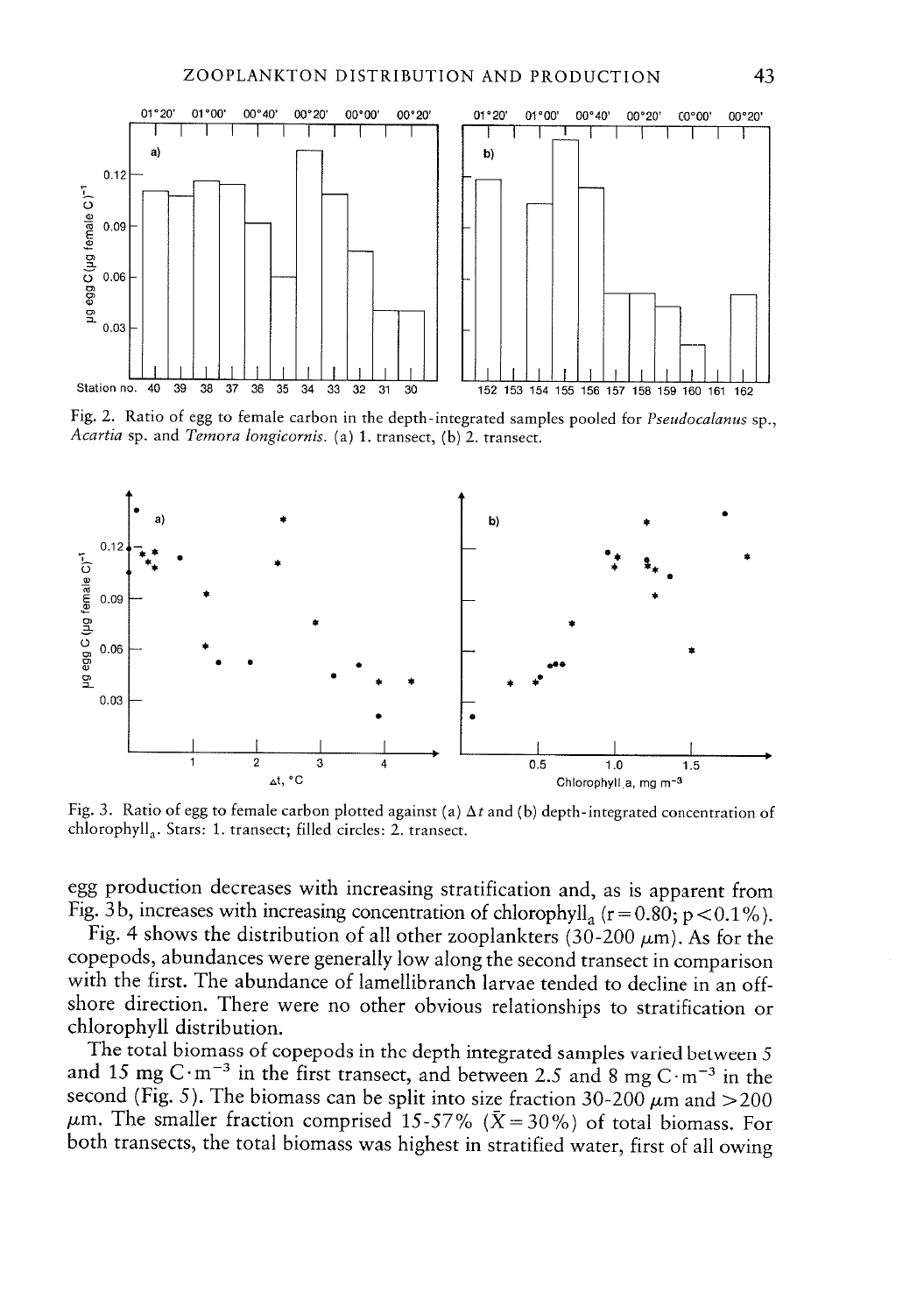

Fig. 4. Distribution of Oithona sp., harpacticoids and non-copepod zooplankters in size fraction 30-200  $\mu$ m along the two transects. (a) 1. transect; (b) 2. transect.



Fig. 5. Distribution of copepod biomass (incl. Oithona sp. and harpacticoids) along the two transects. The biomass has been split into two size fractions: 30-200  $\mu$ m and >200  $\mu$ m. The graph shows estimated current copepod production – see text. (a) 1. transect; (b) 2. transect.

to increasing density of large sized, oceanic species in offshore direction. For the smaller fraction, and also for the large fraction on the second transect an additional biomass peak is evident in tranitional water.

#### Copepod egg production rates

Table 3 summarizes the experimentally measured egg production rates for all species at all stations. Egg production rates in terms of numbers of eggs per female per day were low, averaging between 0.2 and 5.0. In terms of percentage of bodily carbon spawned as eggs per day, the two largest species (C. finmarchicus and M. *lucens*) exhibited the lowest rates, less than  $0.5\% \cdot d^{-1}$  on average, whereas the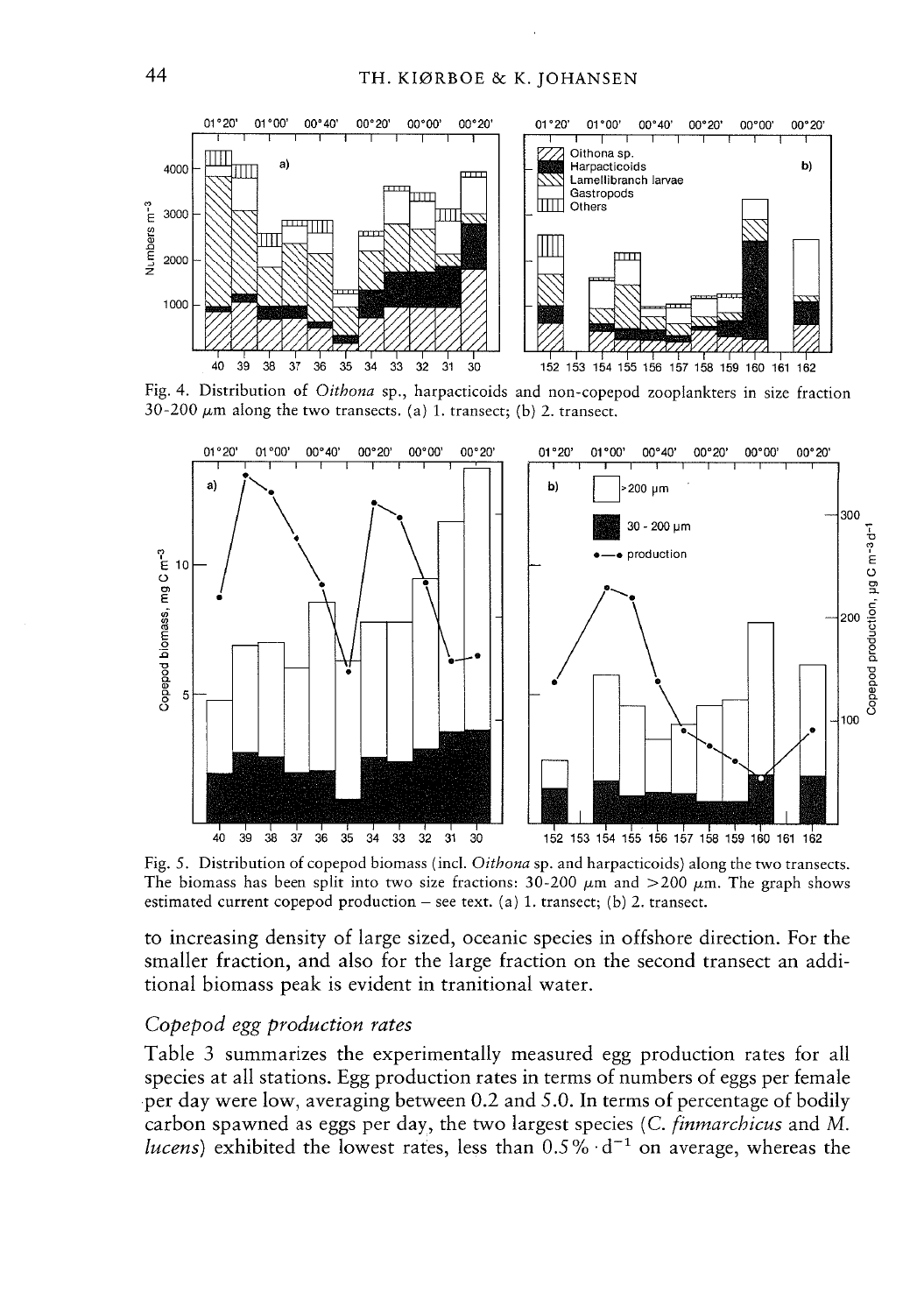| Species                                   | Rate of egg production<br>no. female <sup><math>-1</math></sup> · d <sup>-1</sup><br>% body $C \cdot d^{-1}$ |                              |  |  |
|-------------------------------------------|--------------------------------------------------------------------------------------------------------------|------------------------------|--|--|
| Temora longicornis<br>Acartia tonsa       | $0 - 6.5$ (2.2)                                                                                              | $0-2.6(0.9)$                 |  |  |
| Centropages typicus                       | $0 - 7.7(1.3)$<br>$0-24.7(5.0)$                                                                              | $0-8.3(1.4)$<br>$0-5.7(1.2)$ |  |  |
| Pseudocalanus sp.<br>Calanus finmarchicus | $0 - 2.0 (0.5)$<br>$0 - 5.0(1.6)$                                                                            | $0-5.5(1.4)$<br>$0-1.4(0.5)$ |  |  |
| Metridia lucens                           | $0 - 0.5(0.2)$                                                                                               | $0-0.3$ $(0.1)$              |  |  |

Table 3. Range and average (paranthesis) egg production rates in six species of planktonic copepods.

remaining species showed somewhat higher average rates, between  $0.9-1.4\% \cdot d^{-1}$ .

In Fig. 6, the experimentally measured egg production rates of  $T$ . longicornis have been plotted against depth integrated concentration  $(50 \text{ m})$  of chlorophyll. The descriptive model of Kiørboe et al. (1982) was fitted to the data:

$$
A = A_{\text{max}} e^{-b/C}
$$

where A is the egg production rate,  $A_{\text{max}}$  the maximum egg production rate, C is the concentration of chlorophyll<sub>a</sub> and  $b$  is a constant. The coefficient of determination of this fit (0.83) was highly significant (p < 0.05%). Evident from Fig. 6 is a threshold concentration of chlorophyll<sub>a</sub> of about 0.5  $\mu$ g·l<sup>-1</sup> below which egg production vanishes. The egg production rate of A. tonsa showed a similar significant relationship ( $p < 5\%$ ) to the concentration of chlorophyll<sub>a</sub> and a lower threshold of about  $0.75 \mu$ g chlorophyll<sub>a</sub> 1<sup>-1</sup>. No significant relationships could be established for the other species.

In Fig. 7a, the weight specific egg production rates of T. longicornis and A. tonsa have been plotted against  $\Delta t$ . In spite of the scatter, it is evident that the specific egg production rates peak in frontal water, are lower in mixed water, and decrease with increasing intensity of water column stratification. The scatter in Fig. 7a is, to <sup>a</sup> large extent, due to variation in the availability copepod food (cf. above). This is



Fig. 6. Temora Iongicornis. Experimentally measured egg production rates  $(A, eggs \cdot$ female<sup> $-1$ </sup> $\cdot$ d<sup> $-1$ </sup>) as a function of depthintegrated (50 m) concentration of chlorophyll<sub>a</sub> (C, mg·m<sup>-3</sup>) at collection site. Fitted curve:  $A = 37.8 \,\mathrm{e}^{-2.9/\mathrm{C}}$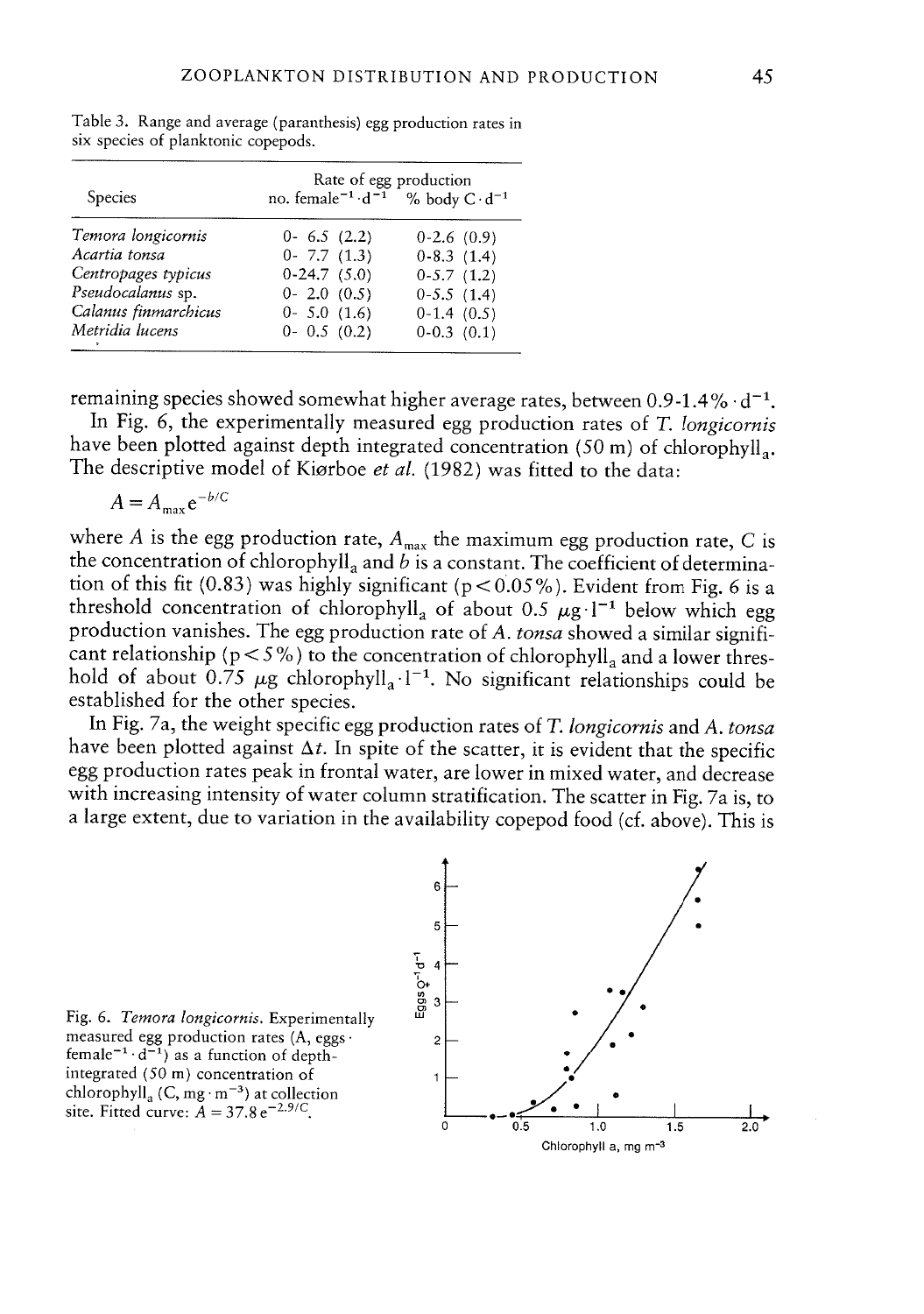

Fig. 7. (a). Experimentally measured specific egg production rates in Temora longicornis and Acartia *tonsa* plotted as a function of bottom to surface water temperature difference ( $\Delta t$ ). Filled circles T. *longicornis*; stars: A. *tonsa*. (b). Depth-integrated (50 m) concentration of chlorophyll<sub>a</sub> v*ersus*  $\Delta t$ The dotted line represents the lower threshold concentration for copepo<sup>d</sup> egg production.

also evident from Fig. 7b where depth integrated chlorophyll<sub>a</sub> has been plotted against  $\Delta t$ . If the zero axis in this plot is exchanged by a line Y = 0.65  $\mu$ g chloro $phyll<sub>a</sub>$ .<sup>1-1</sup>, representing the lower threshold concentration for egg production, the plots in Fig. 7a and b show similar trends and similar variation.

#### Copepod production

It is possible to arrive at <sup>a</sup> crude estimate of current copepod production in abso lute terms by assuming that the specific rate of egg production is <sup>a</sup> measure of the population production/biomass (P/B) ratio. Specific egg production rates may either be obtained from those measured experimentally or, more conveniently, estimated from the ratio of eggs to females in the water column, since we, then, obtain P/B estimates for individual stations. By noting that the hatching time for copepod eggs at 12°C is about 2.5 days, irrespective of species and food concentra tion (*A. clausii*: 2.45 d, Landry 1978; *Pseudocalanus* sp.: 2.8 d, Corkett & Mc-Laren 1970; *Temora stylifera*: 2.5 d, Abou Debs & Nival 1983), and by assuming that egg mortality is insignificant, then egg biomass/female biomass/2.5 is equal to specific egg production rate and, hence, P/B-ratio. Egg to female ratios are only available for the three commonest species, but by taking these as representative for ali other copepod species, current production was caiculated as the biomass of nauplii and copepodites (excl. adults but incl. Oithona sp. and harpacticoids) multiplied with the station specific P/B-estimates. Growth of and production by adult males is zero, and production by females is in the form of eggs/nauplii. This was calculated as egg density $\times$  weight of NI-stages/2.5, summed for all species and added to the above.

Estimated current production is indicated in Fig. 5. For the second transect it reaches a peak of 225  $\mu$ g C·m $^{-3}\cdot$ d $^{-1}$  in mixed and transitional water and a low of about 50  $\mu$ g C·m $^{-3}\cdot$ d $^{-1}$  in strongly stratified water. Again, there is a minor peak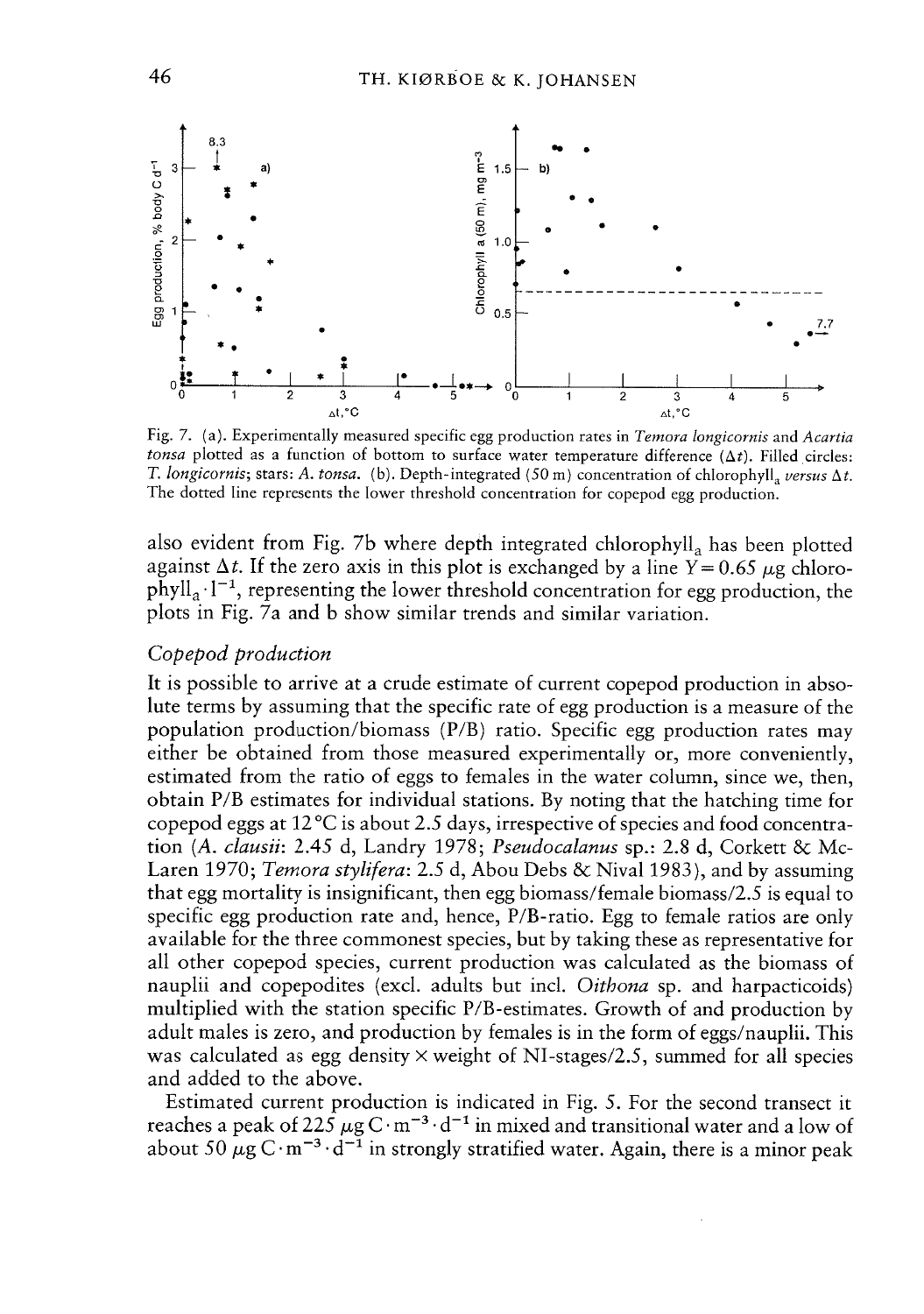at the easternmost station. The first transect is consistent with this pattern, i.e. high rates (2-300  $\mu$ g C·m<sup>-3</sup>·d<sup>-1</sup>) in transitional water (except station 35) and lower rates (~150  $\mu$ g C·m $^{-3}$ ·d $^{-1}$ ) in strongly stratified water.

As for the biomass, gross production can be split into size fractions 30-200  $\mu$ m and  $>$  200  $\mu$ m. The smaller fraction comprised 67-87% ( $\bar{X}$  = 81%) of total production.

# Discussion

#### Copepod egg production

The experimentally measured egg production rates are very low. Egg production rates of A. tonsa measured in the laboratory under optimal food conditions may reach about 50 eggs·female<sup>-1.</sup>d<sup>-1</sup> (18°C) equivalent to 65% body carbon·d<sup>-1</sup> (Kiørboe *et al*. 1985b) compared to an average of 1.4% body C·d<sup>-1</sup> (Table 3) found for the same species during this survey. This is primarily due to the low abundance of phytoplankton algae. From data in Richardson et al. (1986b), it is possible to calculate a carbon to chlorophyll<sub>a</sub> ratio of 45  $\mu$ g carbon ( $\mu$ g chl.<sub>a</sub>)<sup>-1</sup>. The maximum depth integrated concentration of chlorophyll, during the present survey was about 1.6  $\mu$ g chl.<sub>a</sub> · l<sup>-1</sup> equivalent to 72  $\mu$ g between food concentration and egg production in A. tonsa given by Kiørboe et al. (1985b), a maximum egg production rate of 10% body  $C \cdot d^{-1}$  is predicted. This is comparable to the maximum rate of  $8.3\,\% \cdot {\rm d}^{-1}$  found for this species during this survey (Table 3).

The experimentally determined egg production rates are also consistent with the observed egg to female ratios in the water column. The egg to female biomass ratio varied between about 0.02 and 0.14 ( $\mu$ g C· $\mu$ g C<sup>-1</sup>) (Fig. 2) equivalent to specific egg production rates between 0.8 and 5.5% body C $\cdot$ d $^{-1}$ . This is similar to the range of egg production rates determined experimentally for the three species considered (Table 3).<br>The egg production rates of T. longicornis and A. tonsa showed interpretable

relationships to hydrography and concentration of chlorophyll<sub>a</sub>. This was not so for the other species. There are at least two reasons for the lacking correlations. First, the scarcity of the data for *C. typicus* and *M. lucens* prevent any meaningful relationships to become apparent. Secondly, all copepods are batch spawners. That is, eggs are not spawned continuously, but batches o intervais. Calanus sp. and Pseudocalanus sp. are, however, batch spawners to <sup>a</sup> much higher degree than e.g. T. longicornis and A. tonsa (Runge 1984). Thus, for C. pacificus Runge (1984) found that spawning frequency varied inversely (hyperbolically) with rate of egg production but that batch size was independent. From the data in Runge  $(1984)$  it can be calculated that, at the average egg production rate of C. *finmarchicus* in the present study, the time lapse between spawnings would be more than 5 days. Therefore, in order to see interpretable variations in egg production rate in this study, very high numbers of females should have been incubated at each station or incubations should have been carried out over unacceptable long periods of time.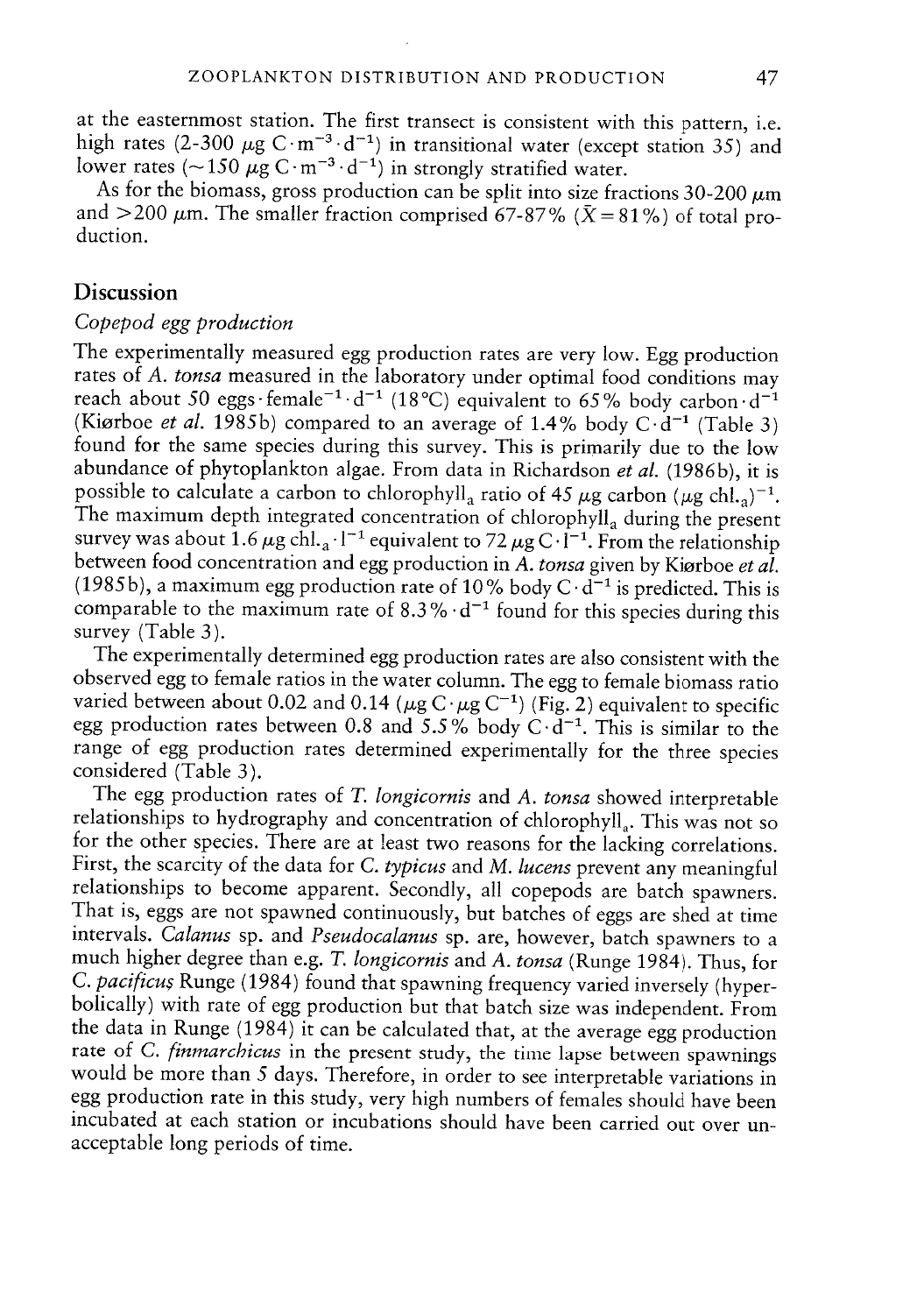Judging by the egg laying rates, specific copepo<sup>d</sup> production was markedly increased in the transitional zone between stratified and mixed water, somewhat less in mixed water, and approaching zero with increasing intensity of stratifica tion. The quantitative zooplankton samples and the experimentally measured egg production rates both suppor<sup>t</sup> this conciusion (cf. Figs 2, 3 and 7).

## Zooplankton productivity

The caiculation of current production assumes that 1) egg mortality (or sedimenta tion) is zero, 2) specific egg production rate is <sup>a</sup> measure of population P/B and 3) the specific egg production rates pooled for the three most common species are representative for ali copepo<sup>d</sup> species present. The similarity between the exper<sup>i</sup> mentally measured egg laying rates and those inferred from the egg to female ratios warrants the first assumption. The second assumption is supported by the observa tion that specific egg production rates are similar to weight specific growth rates of nauplii and copepodites in Acartia clausii (Sekiguchi et al. 1980) and C. pacificus (Runge 1984). Additional supporting evidence is provided by Klein Breteler et al. (1982) who found that specific growth rates of naupiii and immature copepodites in four species of neritic copepods were similar at food concentrations above 50  $\mu$ g  $C \cdot l^{-1}$ . At food concentrations below 50  $\mu$ g c $\cdot l^{-1}$ , however, specific growth rates of late stage, immature copepodites were somewhat less than of naupiii. The <sup>p</sup>hytoplankton concentrations observed in this study were low, and the assump tion of similar specific growth rates for ali stages may, therefore, tend to over estimate the production of large copepodites. However, since estimated produc tion in the  $>200 \mu m$  fraction contributed only 19% to total production, this presumably only represents a minor error. The data in Table 3 do not support the third assumption. Specific egg production rates of the two largest (but quantita tively iess important) species are lower than for the smailer species. Thus, the presen<sup>t</sup> estimates are, also in this respect, maximum ones. These estimates do not inciude production of non-copepo<sup>d</sup> zooplankters. Among these, only gastropods and bivalve larvae are of any quantitative significance.

As for the specific production rates, production in absolute figures tended to peak in mixed and particularly transitional water and was significantiy iess in strongly stratified water. The current secondary production does not result in buiid-up of copepod biomass in the water coiumn. The biomass of copepods during the second transect was significantly less than during the first (cf. Fig. 5). This may be due to sampiing in siightly different water masses, but is also con sistent with the expectation of <sup>a</sup> declining zooplankton biomass at this time of the year. Thus, instantaneous production is presumably significantly exceeded by in stantaneous mortaiity.

# Zooplankton distribution in relation to hydrography

Richardson *et al.* (1986a) summarized the general hydrography of the Buchar area: During summer temperature stratified water may extend nearly into the Scottish east coast. Over the course of the autumn (September-November), re duced heat input allows mixing of the inshore region followed by a generally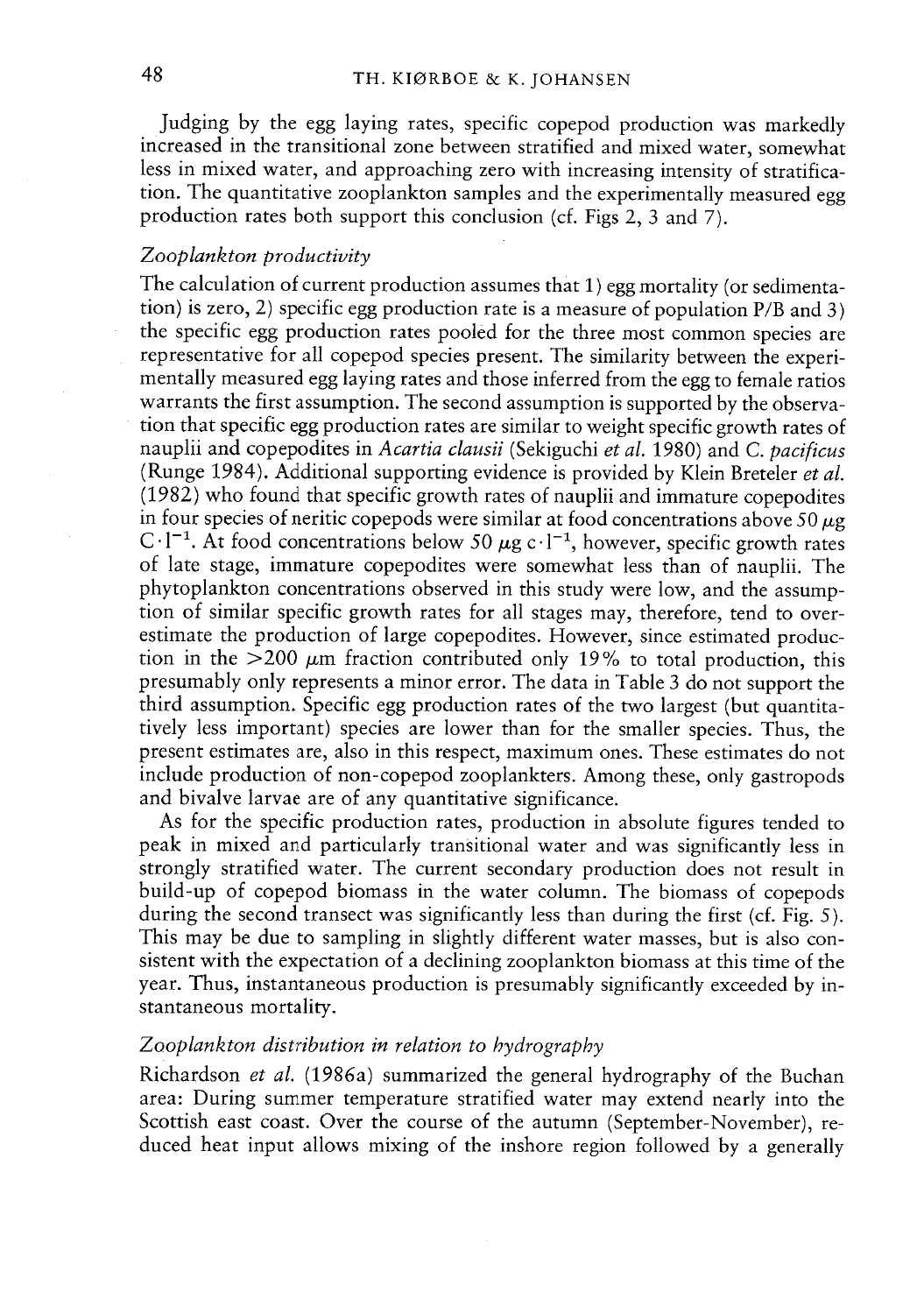eastward movement of the front separating tidally mixed and temperature strati fied water. As argued by Richardson *et al.* (1986b) destratification leads to remineralization of the euphotic zone and an autumn bloom develops with increased primary production and <sup>p</sup>hytoplankton biomass in mixed and particularly frontal water. As shown in this paper, this is followed by an increased egg laying rate of suspension feeding copepods at the front. However, zooplankton abundance and biomass are not necessarily elevated at the front. In one crossing of the front, we found <sup>a</sup> tendency of elevated abundance and biomass at the front while in the other we found no obvious relationship. However, distribution of zooplankton is <sup>a</sup> function of both current and former oceanographic conditions and zooplankton population dynamics. It is to <sup>a</sup> large extent possible to explain the distribution of copepod eggs — with <sup>a</sup> short prehistory — from the distribution of adult females and current environmental conditions (cf. Figs 1-3). But it becomes increasingly dif ficult to understand the distribution of succesively older copepod stages from the knowiedge available. At the time of the 1. transect, we have only general know ledge of the hydrographic prehistory (cf. above) and we can only explain the distri bution of copepod eggs. At the time of the 2. transect, however, we know that the oceanographic conditions, i.e. with peak <sup>p</sup>hytoplankton abundance at the front, had existed during the previous <sup>8</sup> days. Accordingly, both copepod eggs, nauplii and to some extent also copepodites and total copepod biomass peak at the front.<br>Since specific zooplankton productivity is highest at the front, this pattern is predicted to become more pronounced with increasing duration of the period with peak phytoplankton abundance in transitional water. Furthermore, since the propeak phytoplankton abundance in transitional water. Furthermore, since the pro-<br>duction of particles  ${<}200~\mu$ m make up about 80% of total zooplankton production (even though they constitute only about 30% of total biomass), this pattern is expected to evolve rnost rapidly for zooplankters of <sup>a</sup> size potentially releveant for feeding herring Iarvae.

# Herring larval feeding conditions in the Buchan area

During this survey, the patch of herring Iarvae, that we followed over two weeks, closely tracked the front while drifting towards the south (Munk et al. 1986; Richardson et al. 1986a). Thus, areas of highest herring larval abundance coin cided with the areas of highest specific zooplankton productivity. However, cur larvae, since they experience the food density rather than the productivity.

Even though food density modifies the swimming activity of herring larvae, i.e. by inducing high swimming activity at low densities (Munk & Kiørboe 1985), this may be considered <sup>a</sup> non-directional response (a kinesis) and, thus, an inefficient mechanism for the larvae to 'find' patches of high food abundance on scales of nautical miles. Tt is, therefore, hard to envisage any mechanism related to food concentration *per se* that enables larvae to concentrate in areas of elevated food density. It may be hypothesized, however, that herring larvae, or rather the spawning adults, react (in an evolutionary sense) to longterm average conditions when 'selecting' spawning grounds. And in this respect the front may provide the most luxurious feeding area, even though the conditions at any specific point in time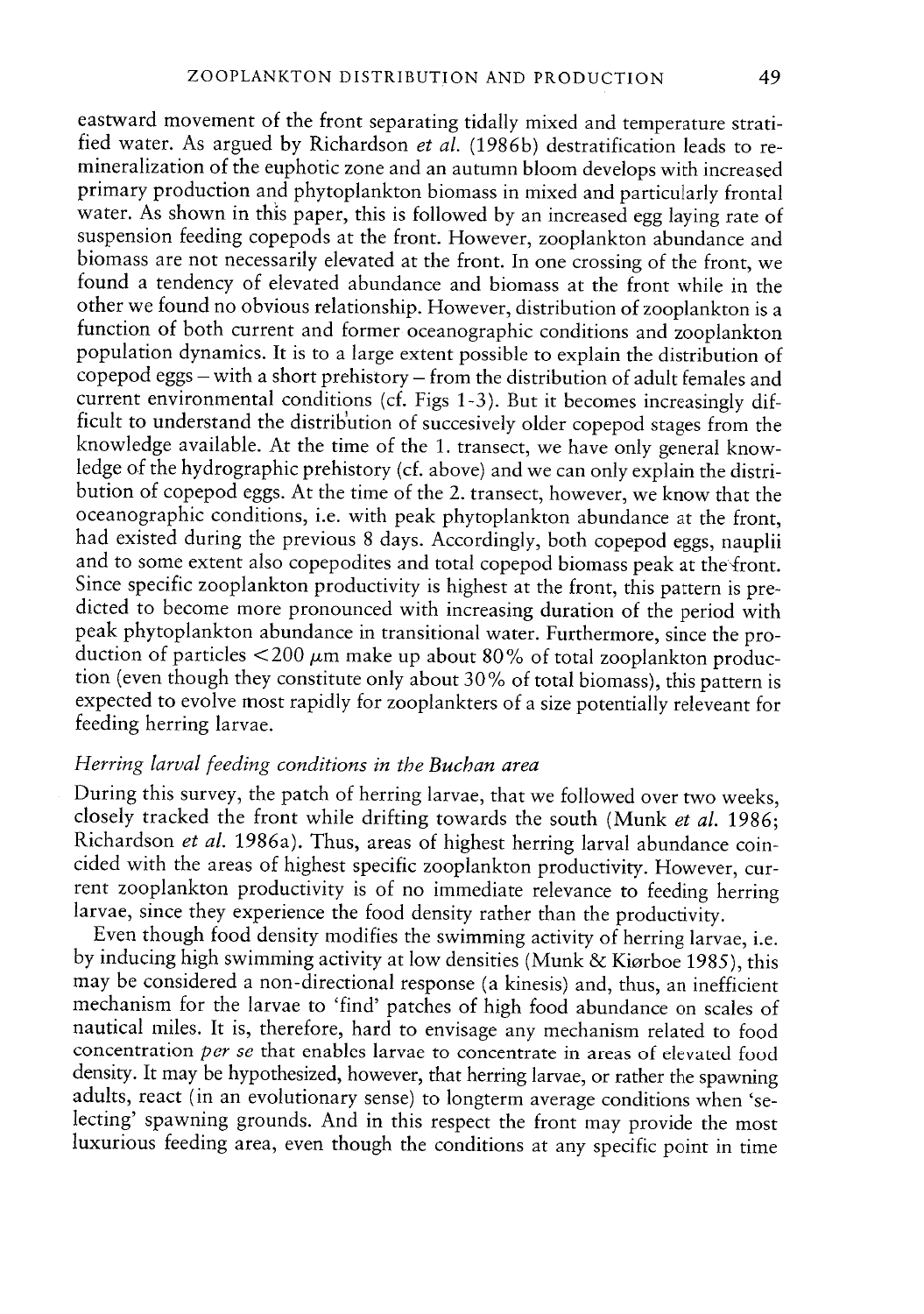may be somewhat different. The juxtaposition of young herring larvae and the front is apparently a recurring phenomenon in the Buchan area (Richardson et al 1986a), and it might be understood in this context.

One may finally ask whether the concentration of herring larval food is sufficiently high to allow significant growth and survival of the larvae. In discussing this, we take the biomass of copepods  $30-200 \mu m$  as a measure of edible larval food. Neither the larvae nor the food organisms are homogeneously distributed in the water column but are concentrated in the upper 30-50 m (unpublished data). Thus, the biomass of food organisms in the depth-integrated zooplankton samples should be increased by approximately 50% to arrive at an estimate of the concen tration of food experienced by the larvae (unpublished data). From Fig. 5, the biomass of 30-200  $\mu$ m copepods in the front (0 <  $\Delta t$  < 1.5) averages between 2.0 (1. transect) and 1.3 mg  $\text{C} \cdot \text{m}^{-3}$  (2. transect) and the relevant concentration is, thus, between 2 and 3 mg C·m<sup>-3</sup>. Kiørboe  $\&$  Munk (in press) related the growth rate of 1-3 wk old larvae to food concentration in the laboratory. At the above food concentrations they found growth rates between 0.05 (Baltic larvae) and 0.24  $mm \cdot d^{-1}$  (larvae of Clyde herring). The growth rate of the present larvae (excluding the oldest/largest group), estimated by Munk et al. (1986), was between 0.14 and 0.17 mm $d^{-1}$ . Allowing for 20% shrinkage due to capture and preservation this equals 0.17-0.20 mm live length  $d^{-1}$ , and thus fits the laboratory observations. The maximum growth rate of 1-3 wk old herring larvae recorded in the field and in the laboratory under optimal food conditions is about 0.25 mm $\cdot$  d<sup>-1</sup> (Kiørboe & Munk in press, and references therein). Thus, the food concentration at the Buchan front during the presen<sup>t</sup> survey was apparently suboptimal to larval growth in the sense that the growth potential was hardly fully exploited. This underlines the importance of coincidence in time and space of larvae and their food.

# References

- Abou Debs, C: & P. Nival, 1983: Étude de la ponte et du développement embryonnaire en relation avec la température et la nourriture chez *Temora stylifera* Dana (Copepoda: Calanoida). – J. exp mar. Biol. Ecol. 72: 125-145.
- Checkley, D.M. Jr., 1982: Selective feeding by Atlantic herring (Clupea harengus) larvae on zooplankton in natural assembiages. — Mar. Ecol. prog. ser. 9: 245-253.
- Corkett, C.J. & I.A. McLaren, 1970: Relationships between developmental rates of eggs and older stages of copepods.  $-$  J. mar. biol. Ass. U.K. 52: 161-168.
- Floodgate, C.D., G.E. Fogg, D.A. Jones, K. Lochte & C.M. Turley, 1981: Microbiological and zooplankton activity at <sup>a</sup> front in Liverpool Bay. — Naturc 290: 133-136.
- Holligan, P.M., R.P. Harris, R.C. Newell, D.S. Harbour, R.N. Head, E.A.S. Linley, MI. Lucas, P.R.G. Tranter & C.M. Weekley, 1984: Vertical distribution and partitioning of organic carbon in mixed, frontal and stratified waters of the English Channel. — Mar. Ecol. prog. ser. 14: 111-127.
- Iles, T.D. & M. Sinclair, 1982: Atlantic herring: Stock discreteness and abundance. Science 215: 627-633.
- Kahru, M., J. Elken, I. Kotta, M. Simm & K. Vilbaste, 1984: Plankton distributions and processe across a front in the open Baltic Sea. — Mar. Ecol. prog. ser. 20: 101-111.
- Kiørboe, T., F. Møhlenberg & H. Nicolajsen, 1982: Ingestion rate and gut clearance in the planktonic copepo<sup>d</sup> Centropages hamatus (Lilljeborg) in relation to food concentration. — Ophelia 21: 181-194.